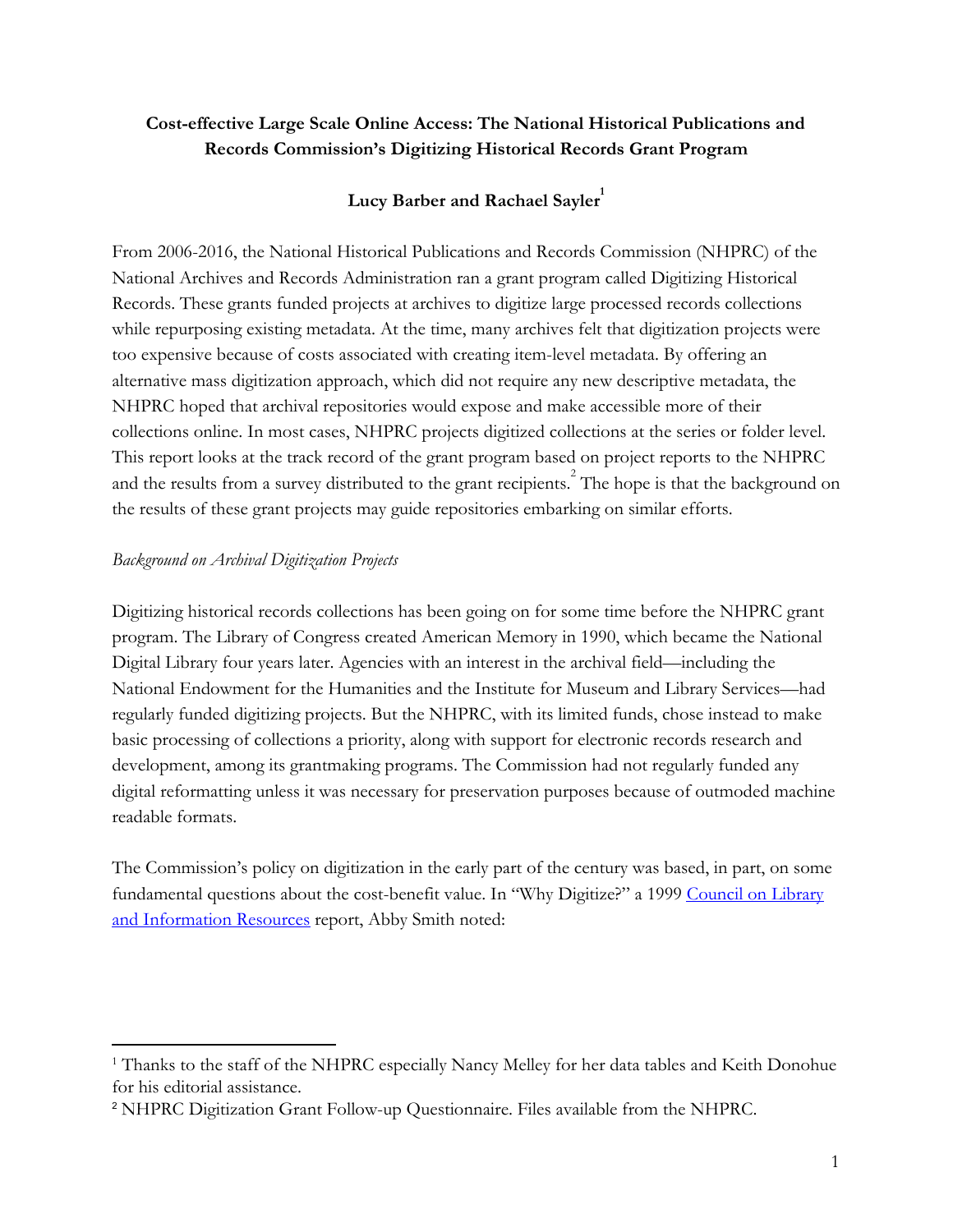What we have found is that digitization often raises expectations of benefits, cost reductions, and efficiencies that can be illusory and, if not viewed realistically, have the potential to put at risk the collections and services libraries have provided for decades.<sup>3</sup>

In addition to emphasizing that digitization was not preservation, Smith's caution stemmed from the concerns about the costs of preparing materials in a method that would make the digital surrogate understandable to the users. She noted the costs of preparing objects for digitization including collected the metadata that she assumed users would need to understand each item. She concluded by encouraging institutions to develop criteria for digitization projects to ensure that valuable and sustainable resources would be prioritized. Fundamentally, the caution that appeared in works written before the start of the program rested on the observation made by one author "we are still learning about optimal digitizing methods." $1<sup>4</sup>$ 

Another concern was the lack of interoperability among projects. In 2002, The National Initiative for a Networked Cultural Heritage (NINCH) released a "Guide to Good Practice in the Digital Representation and Management of Cultural Heritage Materials" which began with the observation "Early developers of digital resources often had little thought for how their projects might dovetail with others."<sup>5</sup> The NINCH guide sought to provide guidance and resources to encourage future projects that would be built with more attention to sustainability and interoperability. <sup>6</sup> Sometimes, the caution surrounded questions of copyright of the original materials.<sup>7</sup> More commonly was concerns about the creation of digital resources without adequate appreciation for how technological changes might result in obsolescence or increased costs.<sup>8</sup> A 2003 survey of IMLS-funded digitization

<https://www.nedcc.org/assets/media/documents/dman.pdf>.

<sup>3</sup> Abby Smith, *Why Digitize?* (CLIR, 1999) Available at

https://www.clir.org/pubs/reports/pub80-smith/pub80.html.

<sup>4</sup> Steven D. Smith, "Cooperative Imaging: Scans Well with Others," in Maxine K. Sitts, Editor, *HANDBOOK FOR DIGITAL PROJECTS: A Management Tool for Preservation and Access* (Northeast

Document Conservation Center, 2000). Accessed

<sup>&</sup>lt;sup>5</sup> Humanities Advanced Technology and Information Institute, University of Glasgow and NINCH,"Guide to Good Practice in the Digital Representation and Management of Cultural Heritage Materials," 2002 & 2003 Available from

https://www.researchgate.net/publication/31869587 The NINCH Guide to Good Practice in the Digital Representation and Management of Cultural Heritage Materials .

<sup>&</sup>lt;sup>6</sup> Lopatin in her review of the state of digitization projects in 2006 also noted that most projects were not interoperable, with the exception of the model Collaborative Digitization Project; Lopatin, 282.

<sup>&</sup>lt;sup>7</sup> Dan Hazen, Jeffrey Horrell, Jan Merrill-Oldham, Selecting Research Collections for Digitization (CLIR, 1998)<https://www.clir.org/pubs/reports/hazen/pub74.html> .

<sup>8</sup> Paul Conway, Overview: Rationale for Digitization and Preservation in Maxine K. Sitts, Editor, *HANDBOOK FOR DIGITAL PROJECTS: A Management Tool for Preservation and Access* (Northeast Document Conservation Center, 2000). Accessed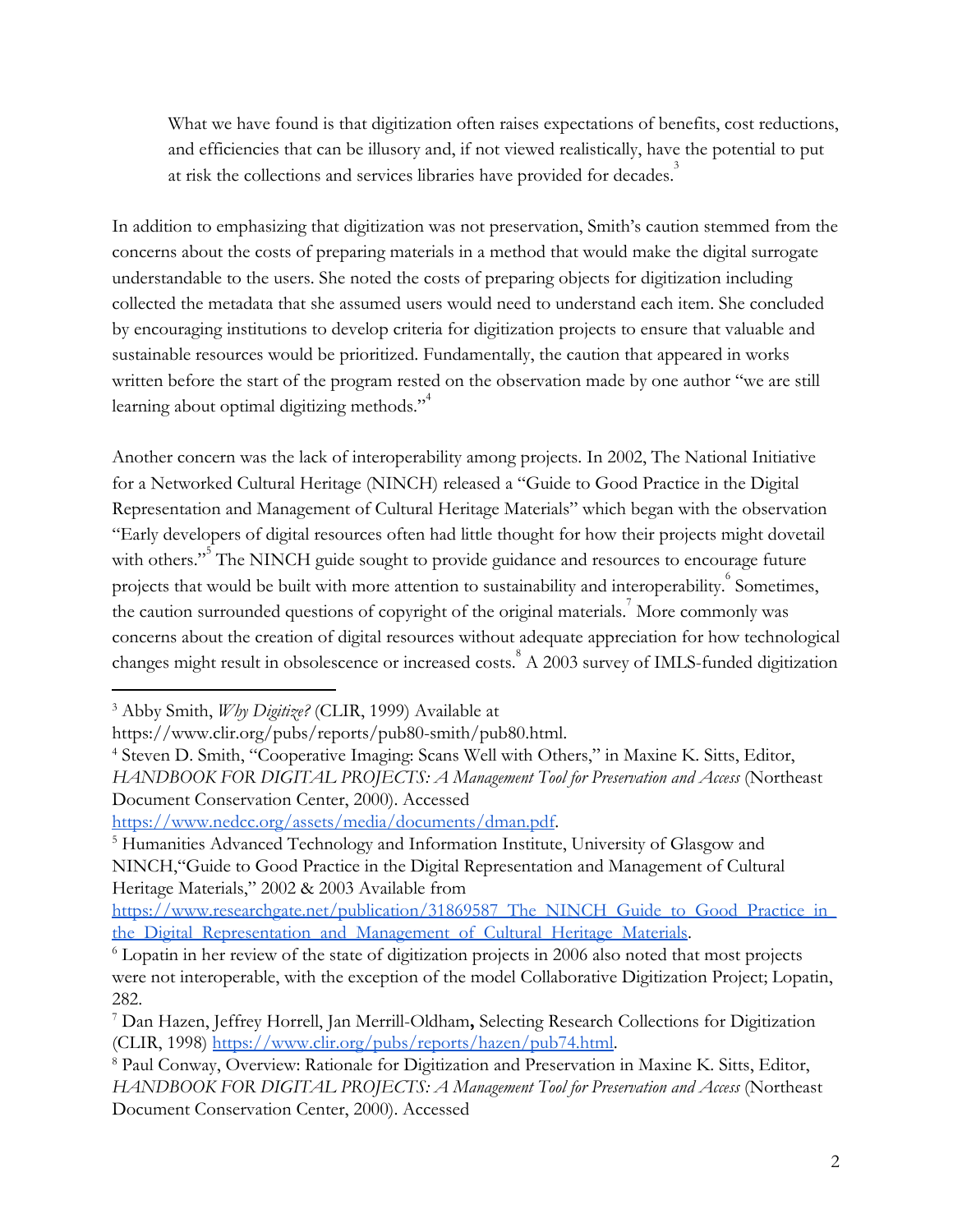projects found that 86 per cent of respondents had used item-level metadata, striking a note of caution over costs, despite a general enthusiasm for digitization as a way to increase access to collections.

In fact, the countervailing arguments for digitization were buttressed by increasing levels of expertise and technological advances, particularly via the Internet and the nature of web-searching which made resources more readily discoverable through search engine optimization. Scanning equipment had improved and was more affordable. As more archivists experimented with digitizing successfully, there was momentum to support digitization projects that would provide access to collections much like the researcher used collections in the research room. The Smithsonian Archives of American Art received funds in 2005 from the Terra Foundation with the explicit mission to digitize entire collections and make them available at the folder level. Their work provided inspiration for the NHPRC as it designed its program.<sup>10</sup>

Max Evans, then Executive Director of the NHPRC, articulated the framework for the Digitizing Historical Records projects in a series of talks that culminated in an article for the *American Archivist,* "Archives of the People, by the People, for the People." Evans expressed the idea that repositories should begin to expose their collections on the web using the existing descriptive information and by digitizing complete sets of material at the folder level. He imagined a time when researchers could conduct their research much like in a research room at any time and in any location.<sup>11</sup> Similar ideas appeared the same year at a conference and subsequent report by OCLC on the importance of digitizing for special collections in the wake of mass digitization of books. The participants argued that new approaches be tried. Pointing to evidence that researchers increasingly expected to find their sources online, the authors of the report, Ricky Erway and Jennifer Schaffner endorsed the idea that "For collections known to be of great interest and that lend themselves to digitization, think about scanning the entire collection rather than making decisions about which bits."<sup>12</sup> By 2010, Mark Greene and Dennis Meissner were arguing the management strategies behind "More Product, Less

<https://www.nedcc.org/assets/media/documents/dman.pdf>. Howard Besser, "Digital Longevity" in same.

<sup>9</sup> Laurie Lopatin, "Library Digitization Projects, Issues and Guidelines." *Library Hi Tech* 24:2 (2006), 281

<sup>&</sup>lt;sup>10</sup> "About the Terra Foundation Center for Digital Collections," February 12, 2005,

<https://www.aaa.si.edu/inside-the-archives/about-the-terra-foundation-center-for-digital-collections> <sup>11</sup> Max Evans, "Archives of the People, by the People, for the People" *American Archivist 70:2 (Fall/Winter),* 387-400

<sup>12</sup> Ricky Erway, and Jennifer Schaffner, "Shifting Gears: Gearing Up to Get Into the Flow. Report produced by OCLC Programs and Research", 2007. Published online at: www.oclc.org/programs/publications/reports/2007-02.pdf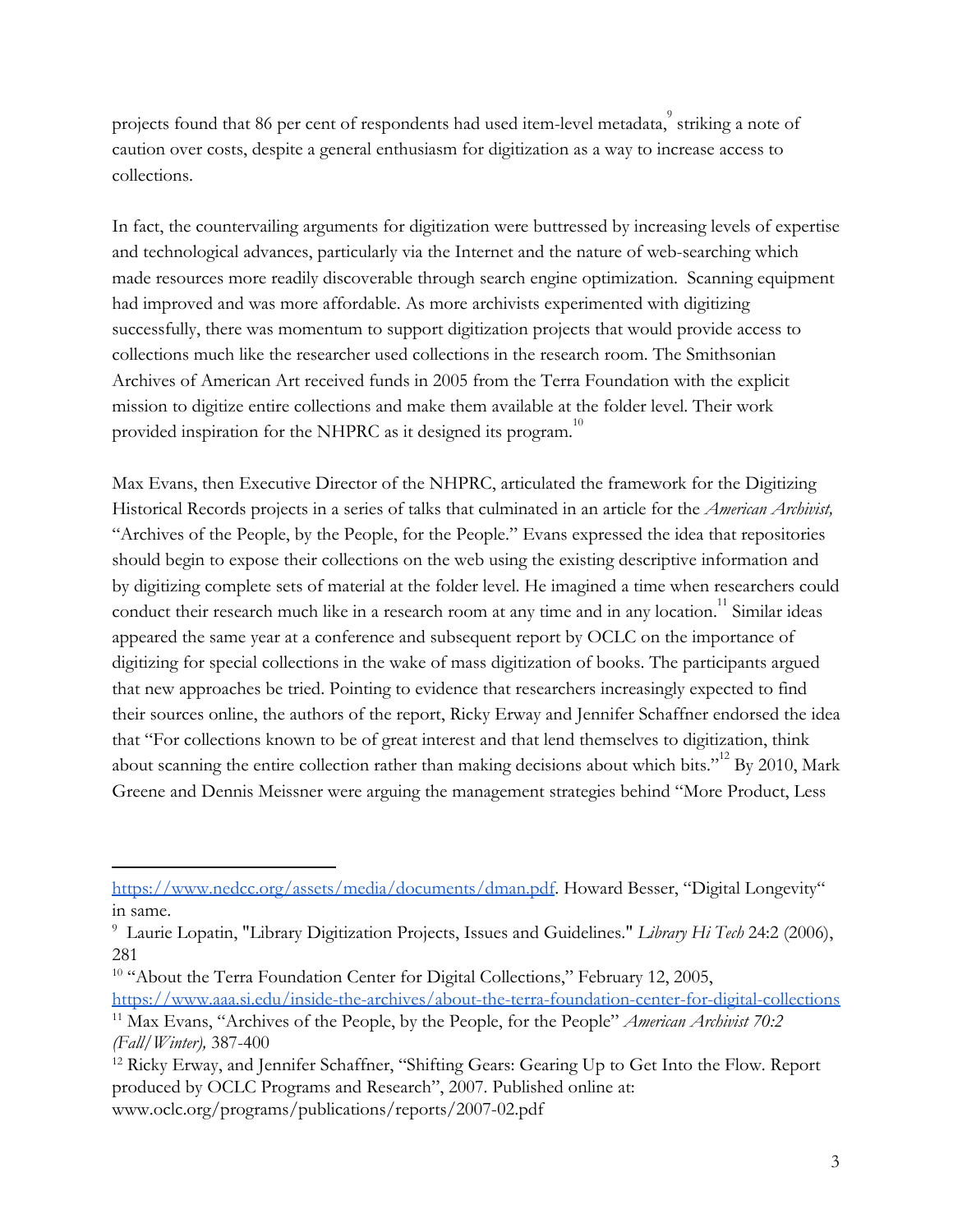Proccess" archival projects should also apply to digitization projects.<sup>13</sup> An OCLC survey in 2010 found that nearly every institution had done at least one digitization project, though they tended to be time sensitive and very selective, highlighting individual items.

In this atmosphere, the Digitizing Historical Records program began with the first applications considered in November 2006. By the time the program was folded into another grant initiative in 2016, there had been 211 applicants and 47 grantees. Now, virtually every NHPRC-funded records project has some element of digitizing historical records to increase public access.

# *Results of Projects:*

## *Size of Projects and Costs of Digitization*

A major goal of this grant program was to encourage applicant to use cost effective methods for digitizing the materials by foregoing expensive item-level metadata creation in favor of repurposing existing metadata for the descriptive part of the project.

Based on the grant reports, 39 projects have been completed to date. They range in scope from a large-format map project (which digitized 5,241 items) to a collaborative project on county court records (which digitized 884,475 items.) Overall, there were 4,684,409 digitized images created by the grantees, with an average of 120,113 images per project.

Federal funds also vary widely. The largest expenditure was \$150,000 (for the court records) to \$13,884 for an oral history digitization project at a university. The average amount of grant funds spent was  $$64,622$ . In total,  $$2,520,255$  was spent by projects in NHPRC grant funds.<sup>14</sup>

Grantees were required to provide cost share contributions equal to at least 50% of the total project budget. They actually exceeded the requirement, providing a total of \$4,159,656, with an average amount of \$106,658. Federal dollars were a catalytic investment in these digitizing projects.

The average cost per image—including all grant funds and cost share contributions—was \$2.71 per image. Twenty-six projects had costs below this number, and 14 projects kept their costs below \$1.45 per image. The University of Alabama conducted a detailed study comparing the costs of

<sup>&</sup>lt;sup>13</sup> Dennis Meissner and Mark A. Greene, "More Application While Less Appreciation: The Adopters and Antagonists of MPLP," *Journal of Archival Organization* 8.3/4 (July–Dec. 2010).

<sup>&</sup>lt;sup>14</sup> All figures are based on final reports on grant funds spent and cost share provided. Many projects spent less than the total amount of grant funds they had been awarded for these projects. The reason tended to be unexpected efficiencies in conducting the digitizing and quality control work by vendors or scanning technicians.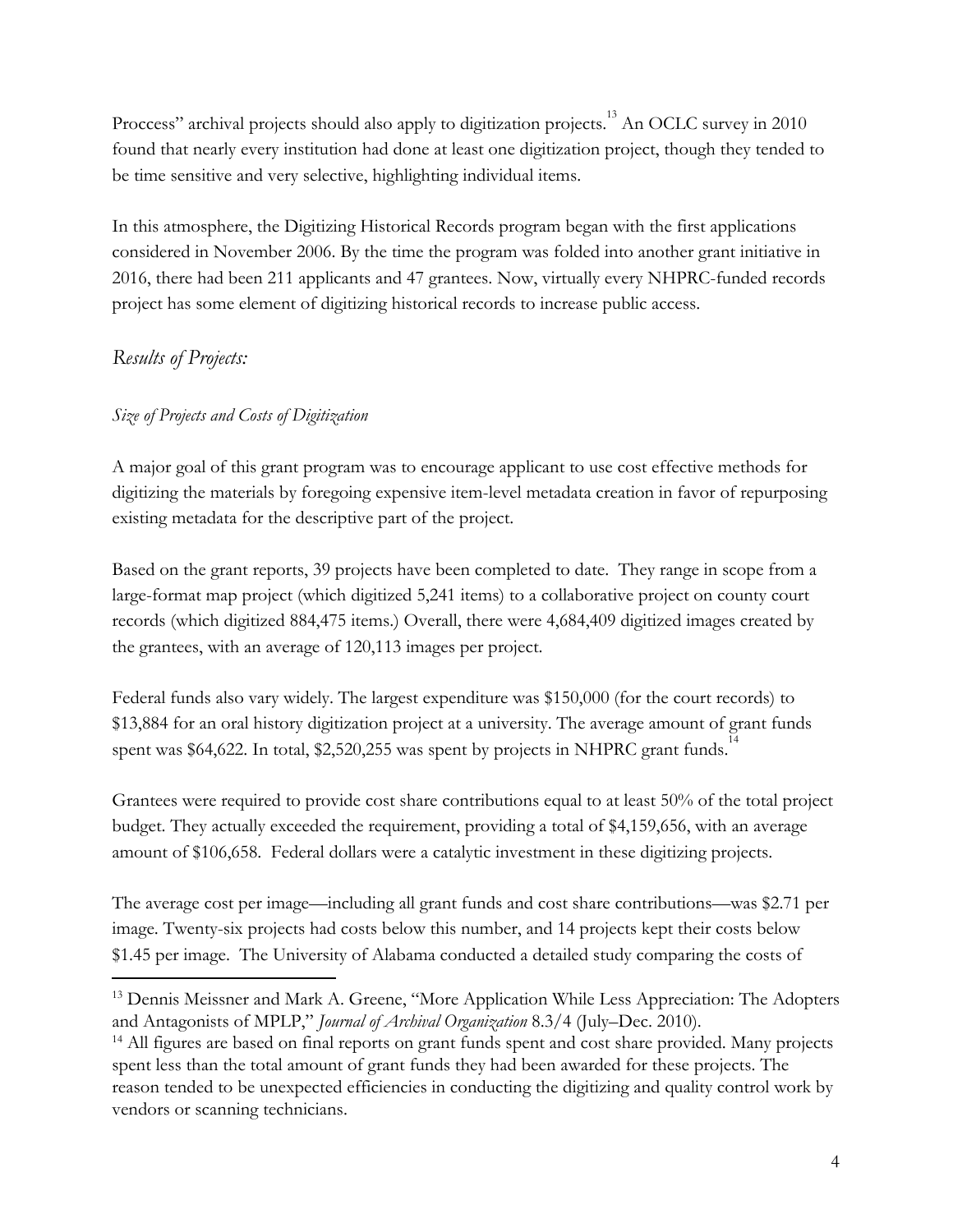digitizing their Samuel Cabaniss collection for access through their finding aid with procedures used for digitizing at the item level. They concluded that the costs for the Cabaniss project were \$0.79 per scan in contrast to \$2.47 per scan for what had been their "normal" level of work, including the creation of item-level metadata.<sup>15</sup>



*Methods of Digitization: In-House v. Vendors*

The emphasis of the grant program on repurposing existing metadata and completing the projects in a cost-efficient manner affected the manner that institutions approached the practicalities of scanning archival materials. One crucial question was whether to digitize in house or to contract for the service. Of the completed projects, 62% did the scanning in house, sometime using distinct digital services units. 28% used vendors for the scanning. Four projects (10 %) used both vendors and in-house methods to scan their materials. Even when projects used vendors for digitizing, they were still responsible for managing the digital objects and creating the online displays.

<sup>&</sup>lt;sup>15</sup> Jody L. DeRidder, Amanda Axley Presnell, and Kevin W. Walker, "Leveraging Encoded Archival Description for Access to Digital Content: A Cost and Usability Analysis" *American Archivist* Vol. 75 (Spring/Summer 2012) 157.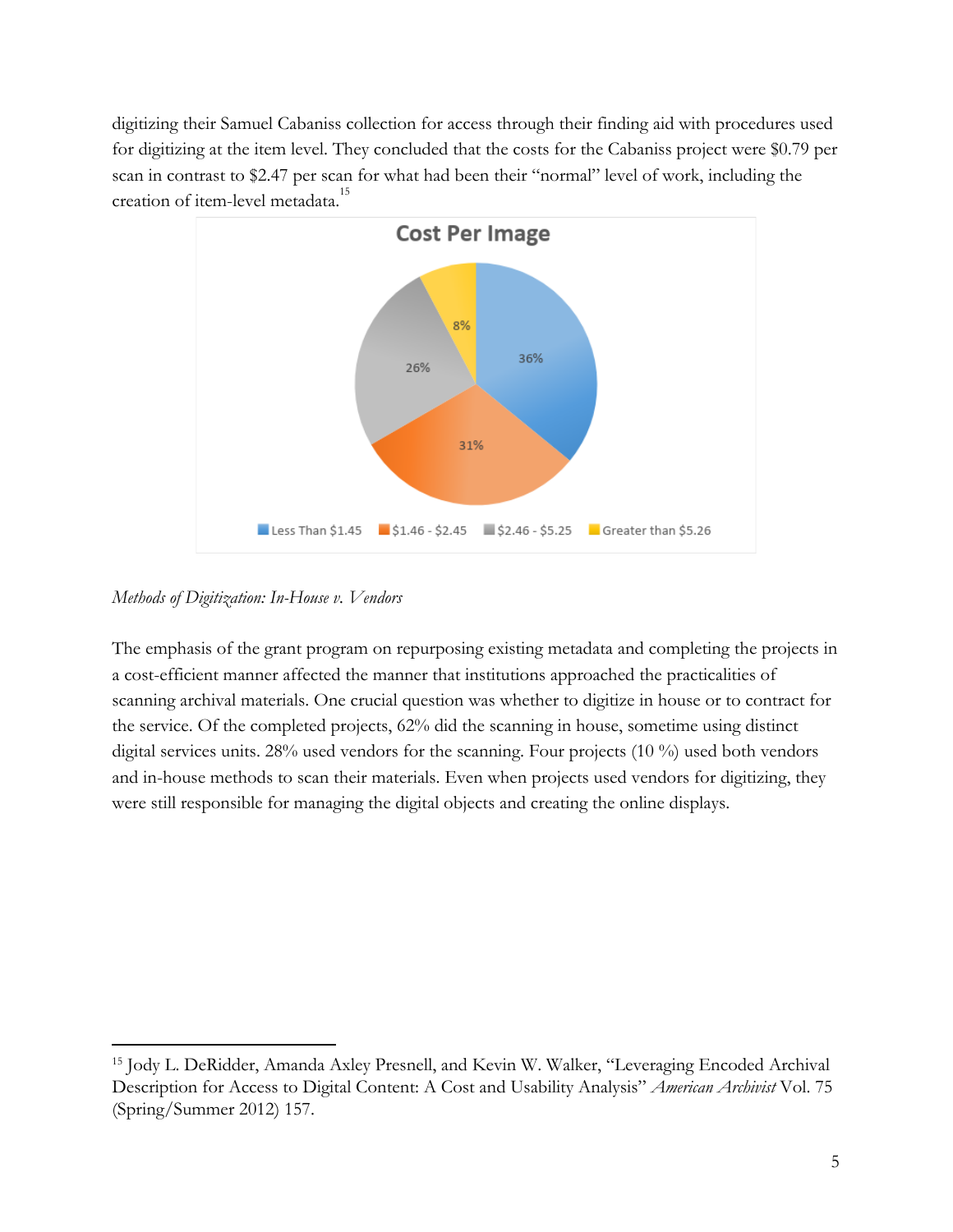

Princeton University, which had included developing a sustainable digitization model as part of its project, attempted to compare the effectiveness of each approach. They had planned to use a contractor for some of the collections and then do other portions in house. They discovered that the vendor outsourcing required some initial investments of time to prepare the folders, but was otherwise more cost-efficient than the methods they tried in house. Including preparation, oversight, and indirect costs, the materials scanned by a vendor cost \$0.76 per page. For the same activities, when the project scanned from microfilm, they had per page costs of \$1.07. With a Zeutschel scanner, the cost went up to \$1.39 per page. The project director concluded:

If funds are available, vendor-supplied digitization significantly decreases the amount of staff time required to complete large-scale projects. The convenience of outsourcing is enhanced by its surprising cost effectiveness, a consequence of the relatively little oversight required for outsourced projects to run smoothly. More initial preparation of collections is required for vendor scanning, but, in all other respects, the time savings is significant for both student and professional staff.<sup>16</sup>

The University of California, San Diego also had success using a vendor for their digitizing project, though the calculated cost per page was significantly higher than Princeton at \$3.78. The University of Kansas for its Digitizing Kansas Sanborn Fire Insurance Maps, 1883-1922 project found the experience of using a vendor to be a "joy." Because of the size and detail of the maps required more

<sup>&</sup>lt;sup>16</sup> Final report, "Digitizing the Origins of the Cold War: Developing a Sustainable Digitization Model at the Seeley G. Mudd Manuscript Library," NHPRC grant file RD-10118-13.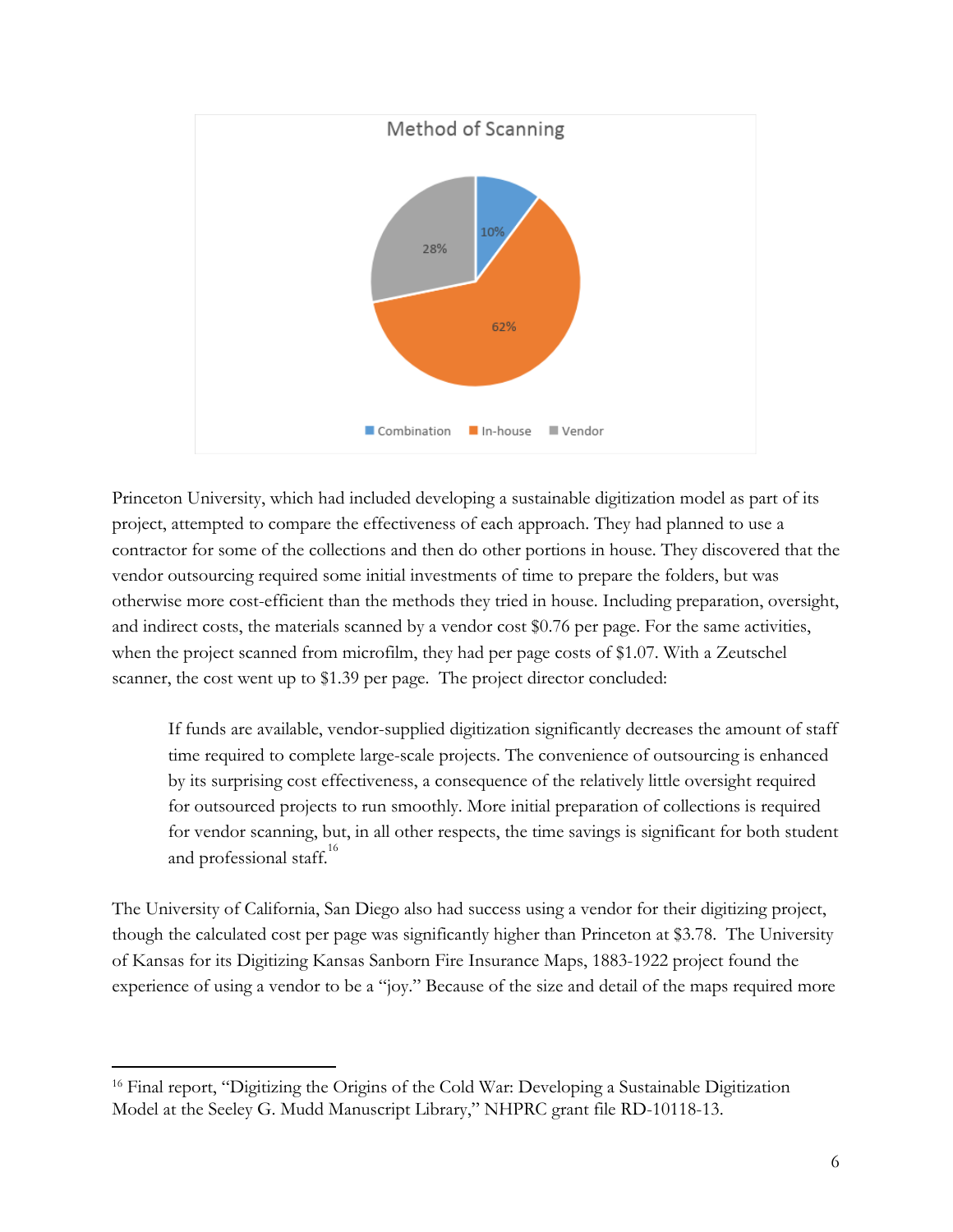intensive scanning, costs were expected to be high. They digitized 5,241 maps at a cost per map of  $$11.41<sup>17</sup>$ 

However, not all projects that outsourced digitization had such smooth experiences. The American Institute of Physics found that their vendor had significant quality control issues and that items often had to be redone up to four times. Because the Institute had contracted at a fixed price, this did not drive up the amount spent on digitization, but additional time was necessary for staff time conducting quality control.<sup>18</sup> This increased the amount of staff time was included in their cost-share contribution. The Railroad Commission of Texas also found that its vendor was challenged by the diverse size of materials in their collection and had to develop special fixes in order to render the images accurately.<sup>19</sup> The Archives of Michigan also experienced trouble with its vendor taking more time than predicted because the vendor had not counted on the fragility of the materials.<sup>20</sup> In general, it appears that those who confronted problem with vendors and digitization had contracted with companies that were not used to archival materials. In contrast, the Library of Virginia used a vendor that it had contracted with before on similar projects and found that "no unforeseen issues arose and the project completed successfully and ahead of schedule."<sup>21</sup>

Projects that did the work in house also had to make adjustments to produce cost efficiency. A challenge for some projects was the allocation of staff time on equipment. All projects who conducted the scanning in house had to ensure that the scanning technicians were properly allocated. Georgia State University analyzed its methods in detail for handling the project of creating scans, creating the derivatives, running the scans through Optical Character Recognition (OCR) software, and loading them into the content management system. The scanner software combined with a project tracking spreadsheet allowed the project staff to divide the work among different assistants, reducing the amount of a bottleneck when the scanner was being used to create the more than 179,000 images in 2,510 distinct folders. It was still necessary to increase the pace of production of the project to complete the project on schedule. The solution was to adjust the schedules of the people working on the project so they worked outside of the traditional 8 am - 5

<sup>&</sup>lt;sup>17</sup> Final report, "Digitizing Kansas Sanborn Fire Insurance Maps, 1883-1922," NHPRC grant file RD-10032-10

<sup>&</sup>lt;sup>18</sup> Final report, "Digitizing the Samuel A. Goudsmit Papers," NHPRC grant file RD-10029-09.

<sup>&</sup>lt;sup>19</sup> Final report, "Digitizing Historic Oil and Gas Hearing Files, 1932-1972," NHPRC grant file RD-10019-09.

<sup>20</sup> Final report, ""Thank God for Michigan:' Digitizing Historic Records," NHPRC grant file RD-10005-07.

<sup>21</sup> Final report, "Augusta County, VA, Chancery Records, 1745-1912," NHPRC grant file RD-10060-11.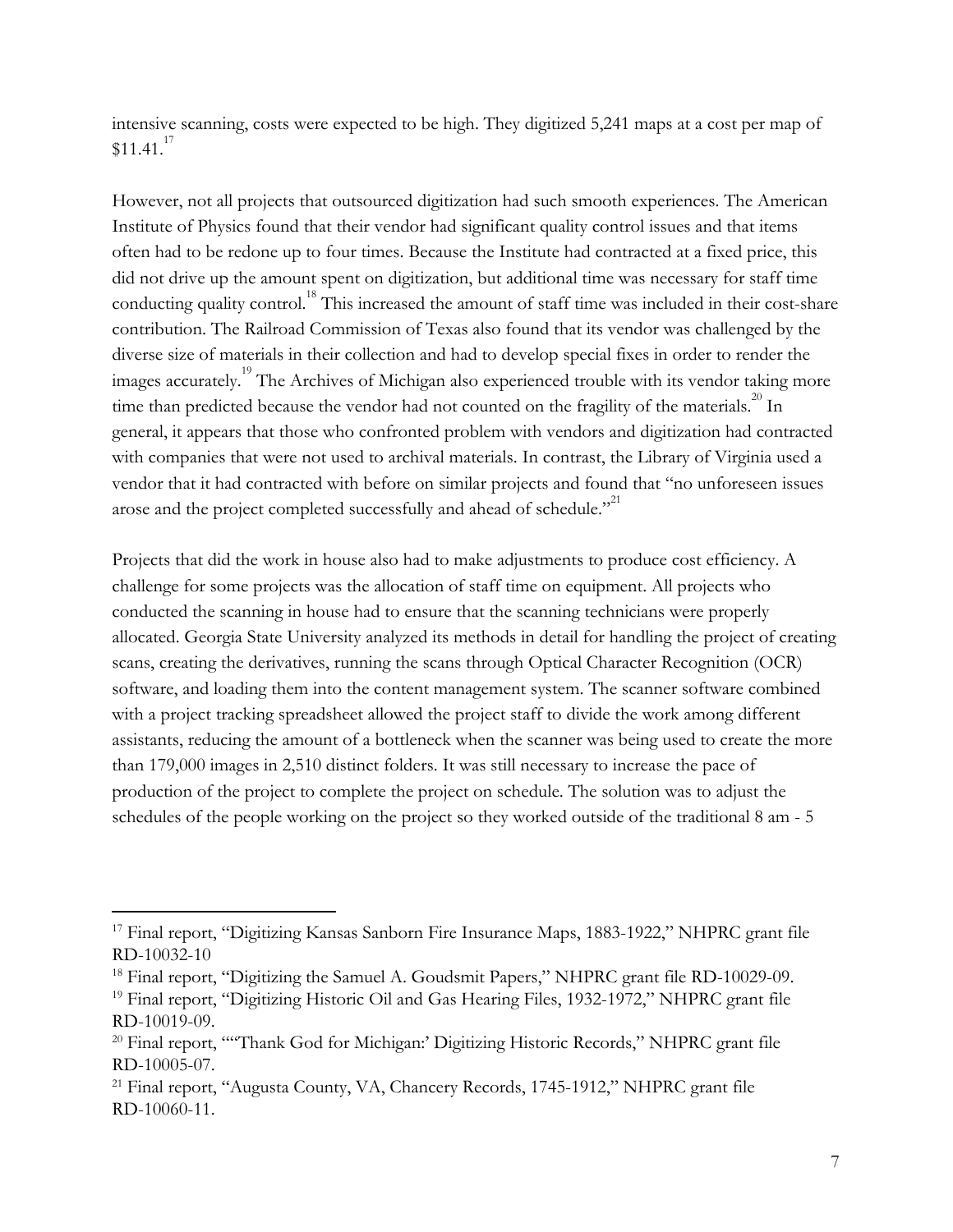pm, Monday-Friday work week. By assigning staff to earlier shifts and to weekend work, they added about 24 hours per week of availability for the single scanner.<sup>22</sup>

Troup County in Georgia had two scanners at their disposal, but limited staff as well. They found it advantageous to hire interns from a local college to ensure constant use of the equipment.<sup>23</sup> The University of Alabama staff involved with the Septimus D. Cabiness project noticed early in the project that digitization rates by student workers were slower than had been predicted. They staff emphasized the need for an increased rate of scanning and shifted some of the scanning operation to a faster piece of equipment to meet the required production rate.<sup> $^{24}$ </sup> At Cornell University, staff noted that student assistants tended to perform better when assigned shorter shifts.<sup>25</sup> Slow image processing of negatives at the Getty Research Institute inspired creative new uses of equipment. The Lead Imaging Technician "explored an alternative direct capture process and designed what he called a 'scamera': a camera and digital back captured transparencies on light box." This different technique, which is still in use at the Getty, allowed the project to increase from scanning 6-12 transparencies an hour to scanning 40 images an hour.<sup>26</sup> The purchase of an i2s Copibook scanner helped the University of Minnesota project to digitize the American Social Health Association records at a much faster rate than expected. They noted some variability among their students' scanning rates with some scanning 126 images per hour to a high of 242 images per hour.<sup>27</sup>

Turnover in staff could also contribute to delays. A number of projects had to ask for extensions because of staff turnover. Some found it difficult to retain students for longer than six months, requiring the advertising of positions again.<sup>28</sup> Some, however, benefited from the costs and efficiencies of student workers. The University of Washington noted in its final reports that "an exceptional student was ended up doing the majority of the work. She was able to use a significantly more efficient workflow . . . Her method involved performing two different task simultaneously, where while the scanner was working on one image, she had time to upload the previously-completed image to CONTENTdm."<sup>29</sup> At the University of Massachusetts, Amherst, the

<sup>22</sup> Barbara Petersohn, Traci Drummond, Melanie Maxwell, and Kelly Pepper, "Resource Leveling for a Mass Digitization Project," *Library Management* 34:6/7 (2013), 493-495.

<sup>23</sup> Kaye Lanning Minchew, "Digitizing Entire Collections in Georgia," *Archival Outlook, September/October 2008, p. 6.*

<sup>&</sup>lt;sup>24</sup> Final report, "Digitizing the Septimus Cabiness Papers," NHPRC grant file, RD-10033-10.

<sup>&</sup>lt;sup>25</sup> Final report, "Cornerstones of the American Middle Class: The Historical Collective Bargaining Agreements Project," NHPRC grant file RD-10150-14.

<sup>&</sup>lt;sup>26</sup> Final report, "Living the American Dream: Housing and Urban Development in Los Angeles, 1936-1997," NHPRC file RD-10072-11.

<sup>&</sup>lt;sup>27</sup> Six month interim project report, August 1, 2009 - January 31, 2010, "Digitizing the Historical Records of the American Social Health Association," NHPRC grant file RD-10023-09 . <sup>28</sup> Petersohn et al, 495.

<sup>29</sup> Final Report, "J. Willis Sayre Photographs of Performers Digitization Project." RD-10083-12.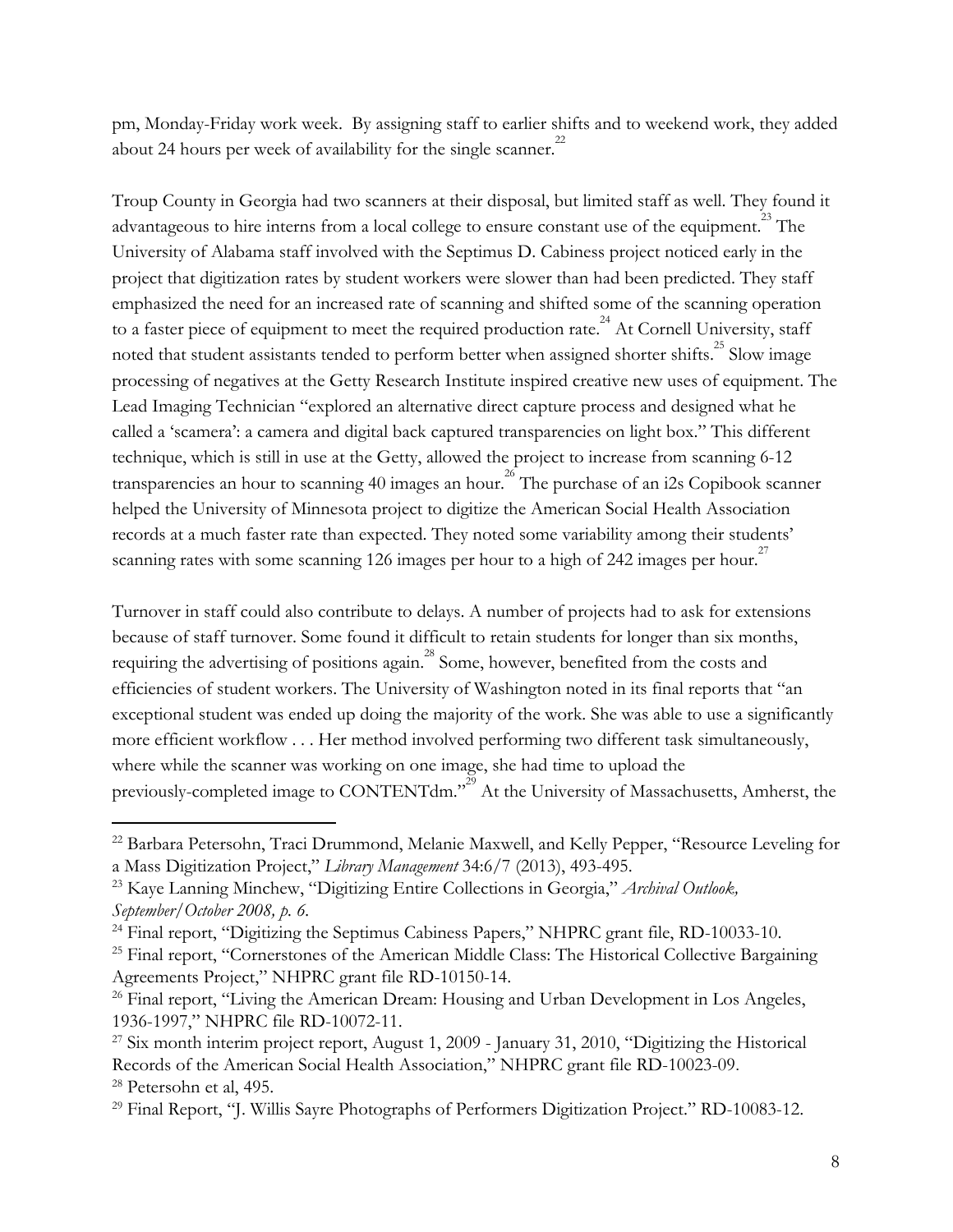availability of work-study students, whose salaries were subsidized, to conduct the scanning meant that the project returned a substantial amount of funds at the end of the project period. Efficiency as the grant staff grew more experienced were also noted at the Minnesota Historical Society (MHS) and contributed to the project scanning 101,936 images in comparison to the 32,000 they had estimated at the beginning of the project. $30$ 

Efficiency at the MHS project was also gained because it was one of the few projects able to use sheet feeding to digitize the archival records. The project director made the judgement that certain of the Hubert Humphrey speech files were in good enough order on strong enough paper that they could be digitize with the feeder.<sup>31</sup> Princeton tested sheet feeding for one of the collections in their project where they had duplicates of the collection in question. Unfortunately, the equipment they were using could not be set to the necessary standards for creating sufficiently high quality images, so the collection was digitized by a vendor instead.

Some grant recipients also had to decide on policies for dealing with items with sensitive or copyright information. At Texas Tech University, the "Digitizing the Vietnamese-American Immigration Experience" project discovered that there were social security numbers and medical records interspersed with material being scanned. They quickly trained their student scanners to redact such sensitive information from the facsimiles.<sup>32</sup> Georgia State University in digitizing the PATCO records made the decision to scan just the first page of publications that might still be in copyright. In this manner, they continued to give the researcher the context of the original material, but avoided infringing on the rights of others. They also informed all users that if they found material that they believed was personal in nature, the users could apply for it to be removed. Such takedown policies were common at institutions whose records dated to the later part of the 20th century.

## *Availability of Digitized Materials: Reactions and Methods*

One of the conditions of the NHPRC grant was that the grantee's digitized images would have to be available without charge after completion. Based on a survey conducted of grant recipients and the grant reports filed at the end of project; this goal was achieved. Of the respondents to the survey, all but one said the material was available on the repository's website. The exception was a project that instead made the scans available through the Connecticut History Online. (Other projects also

<sup>30</sup> Minnesota Historical Society

<sup>&</sup>lt;sup>31</sup> Final report, "Digitizing the Hubert H Humphrey Speech Text Files," NHPRC grant file RD-10090-12.

 $32$  Final report, "Digitizing the Vietnamese-American Immigration Experience," NHPRC grant file RD-10097-12.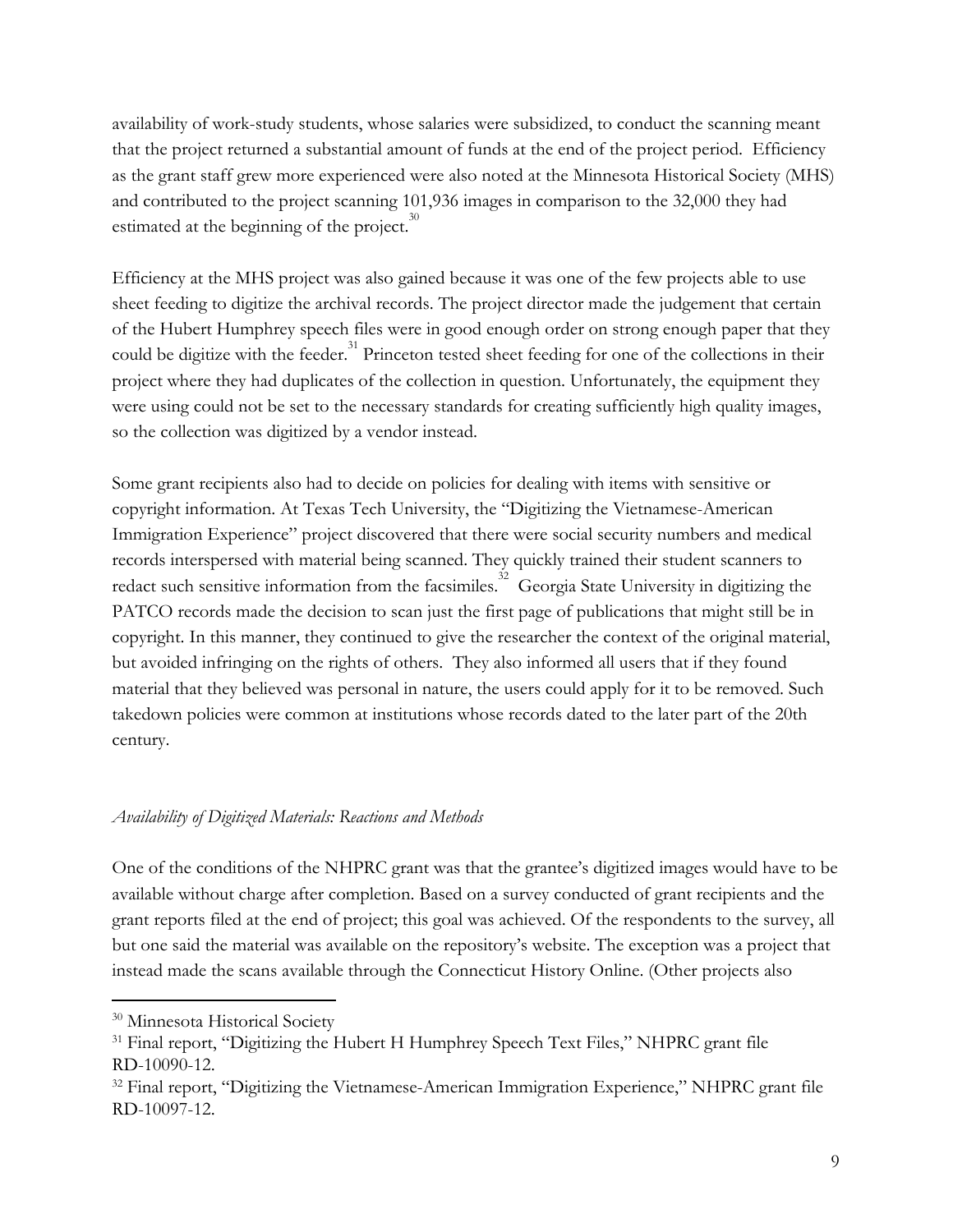contributed materials to statewide repositories, including the Digital Library of Georgia. The Herman Baca project at the University of California, San Diego made digital links available from the finding aid on the Online Archive of California.)

Based on the questionnaire distributed to grantees, most projects report a favorable response to the availability of the digitized collections. We asked "How would you rate the response from the people who use your digital collection?" More than three quarters of the responding institutions (77.8%) have received a very positive response to their digitization project, and an additional 14.8% have experienced a mostly positive reception. While no one reported any negative response, one respondent (3.7%) reported a neutral or mixed response, and another (3.7%) responded, "We have not collected responses from people using the digital collection, but use of the collection has been high. So maybe that is in itself a positive response?"  $A$  few projects conducted surveys with users as part of their projects. Duke University actively solicited response to the ROAD 2.O digitized images. The responses were sometimes very enthusiastic. "Thank you for this wonderful resource" and "This website is awesome" were responses to the Duke site. But users also shared opinions about desired features and slow responsiveness which grantees had to take into account when responding to the NHPRC survey.<sup>34</sup>

Digitizing at this scale and in this manner resulted in organizations testing innovations. Many were in the methods of generating the descriptive metadata for linking to the digitized images. Some converted finding aides to spreadsheets and then used those to attach the file names of the scans before ingesting into a content management system.<sup>35</sup> For the Troup County project, the Digital Library of Georgia created Perl scripts to generate Dublin Core metadata.<sup>36</sup> Likewise, the University of Alabama constructed several Perl scripts to help with conversion and uploading of materials for their Cabaniss project; they were also working simultaneously on an open source collections management system. $\frac{37}{3}$  Marist College needed a method to convert its detailed Word based finding aid to EAD. To make this task possible for students with little experience with encoding, they built tool that made this process intuitive for student workers. They also used jQuery to develop an interface where users could expand and collapse series.<sup>38</sup> One project encouraged the addition of

<sup>33</sup> NHPRC Questionnaire to Digitizing Historical Grantee Recipients.

<sup>34</sup> Final report, "ROAD 2.0: Digitizing Outdoor Advertising," NHPRC grant file RD-10017-09.

<sup>&</sup>lt;sup>35</sup> See, for example, Interim Report, January 30, 2015, "Digitizing American Soviet Jewry Movement Collections," NHPRC grant file RD-10153-14.

<sup>&</sup>lt;sup>36</sup> Minchew, p. 6.

<sup>&</sup>lt;sup>37</sup> Final report, "Digitizing the Samuel Cabaniss Papers," NHPRC grant file: RD-10033-10.

<sup>38</sup> Monish Singh, "EADfying Lowell Thomas Papers," Encoded Archival Standards Section, Society of American Archivists. Accessed:

[https://www2.archivists.org/groups/encoded-archival-standards-section/eadfying-lowell-thomas-pa](https://www2.archivists.org/groups/encoded-archival-standards-section/eadfying-lowell-thomas-papers) pers.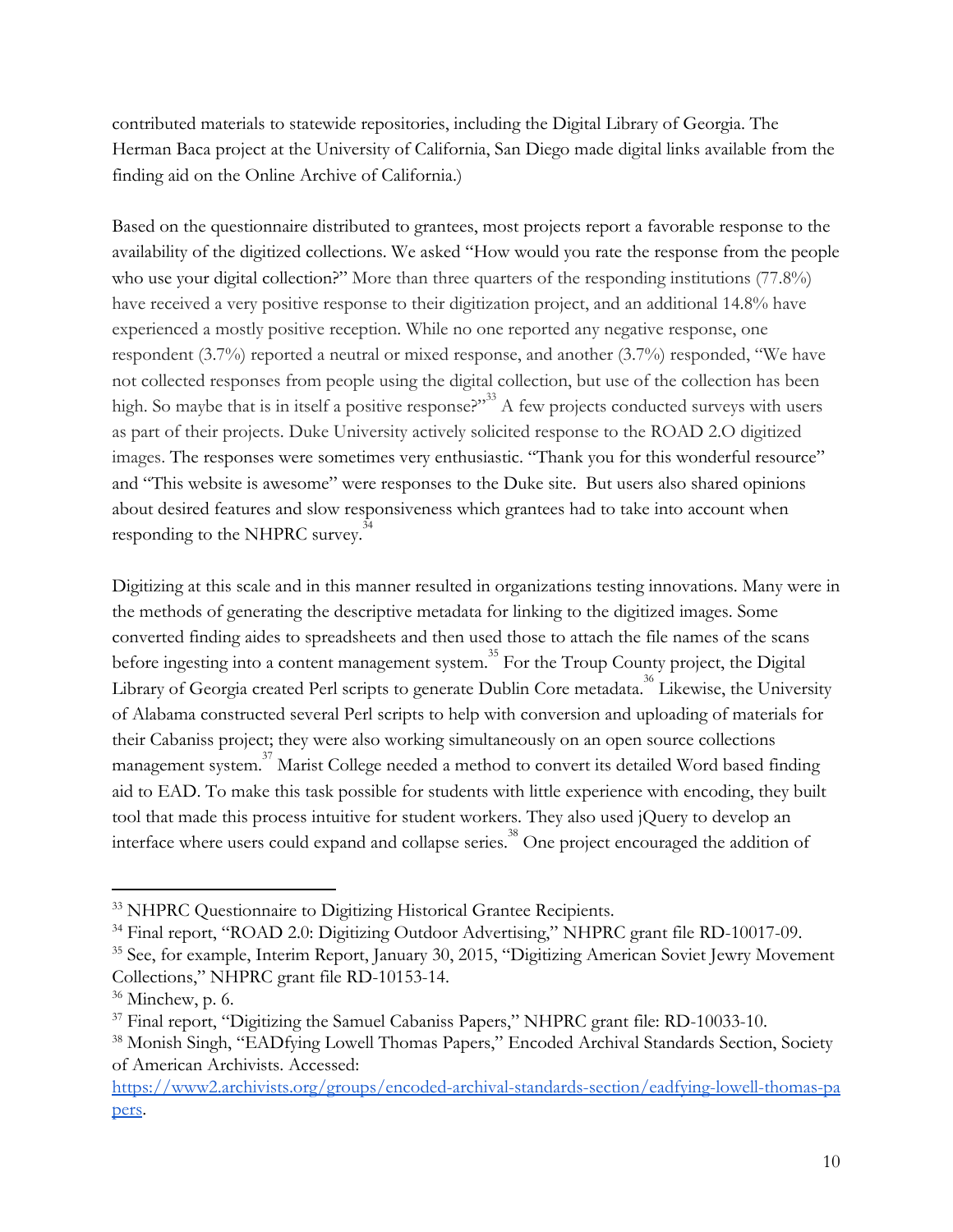crowd-sourced transcriptions to enhance the discovery of resources. At the Abraham Lincoln Presidential Library and Museum, when the institution digitized the records of an Illinois governor, they turned to a tool called Scripto from the Center for History and New Media at George Mason University to permit people to transcribe the materials online and then have the transcriptions searchable. Three hundred people registered. In approximately six months, the volunteers transcribed more than  $3,000$  documents.<sup>39</sup> The University of Florida developed a tagging feature to use with their digitized collection and planned to work with history professors to have them assign tagging exercises to their students.<sup>40</sup>

For projects dealing with modern typescript, the use of optical character recognition increased the ability of researchers to find material by keyword. The University of Iowa noted that for its Henry Wallace Papers project "we repurposed metadata from the microfilm inventory and performed optical character recognition (OCR) scanning on the digital images to allow full text searching."<sup>41</sup> Similar approaches were used by the University of Delaware in its project to digitize the George S. Messersmith Papers, the Rutgers Law School Library project on Housing Policy and Reform, Georgia State University for its Professional Air Traffic Controllers Organizations (PATCO) Records project and the Minnesota Historical Society for its "Digitizing the Hubert H. Humphrey Speech Text Files. The University of Minnesota noted that its original plan to use a desktop version of OCR software proved too inefficient, so they invested in a server side product that meant they had an enterprise-level solution.<sup>42</sup> For its Collective Bargaining Agreements digitizing project, Cornell University staff noted that some originals were of poor legibility or handwritten, so OCR could not work. They are considering transcribing the hand-written agreements as a separate project.  $^{43}$  In general, though for projects with typescript materials, the use of OCR increased the searchability of the digitized images. This approach has been endorsed by an article in the *American Archivist* by Larisa Miller who argued digitization and OCR of modern archival collections would be an effective way to prevent further backlogs and make collections key word searchable.<sup>44</sup>

<sup>&</sup>lt;sup>39</sup> Final report, "Digitizing the Richard Yates Papers," NHPRC grant file RD-10139-13

<sup>40</sup> University of Florida Everglades

<sup>&</sup>lt;sup>41</sup> Final report, "Henry A. Wallace Digital Collection Project," NHPRC grant file RD-10020-09.

<sup>&</sup>lt;sup>42</sup> Final report, "Digitizing the Historical Records of the American Social Health Association," NHPRC grant file RD-10023-09.

<sup>&</sup>lt;sup>43</sup> Final report, "Cornerstones of the American Middle Class: The Historical Collective Bargaining Agreements Project," NHPRC grant file RD-10150-14

<sup>44</sup> Larisa Miller, "All Text Considered: A Perspective on Mass Digitizing and Archival Processing," *American Archivist,* 76:2 (Fall/Winter 2013), 521–541.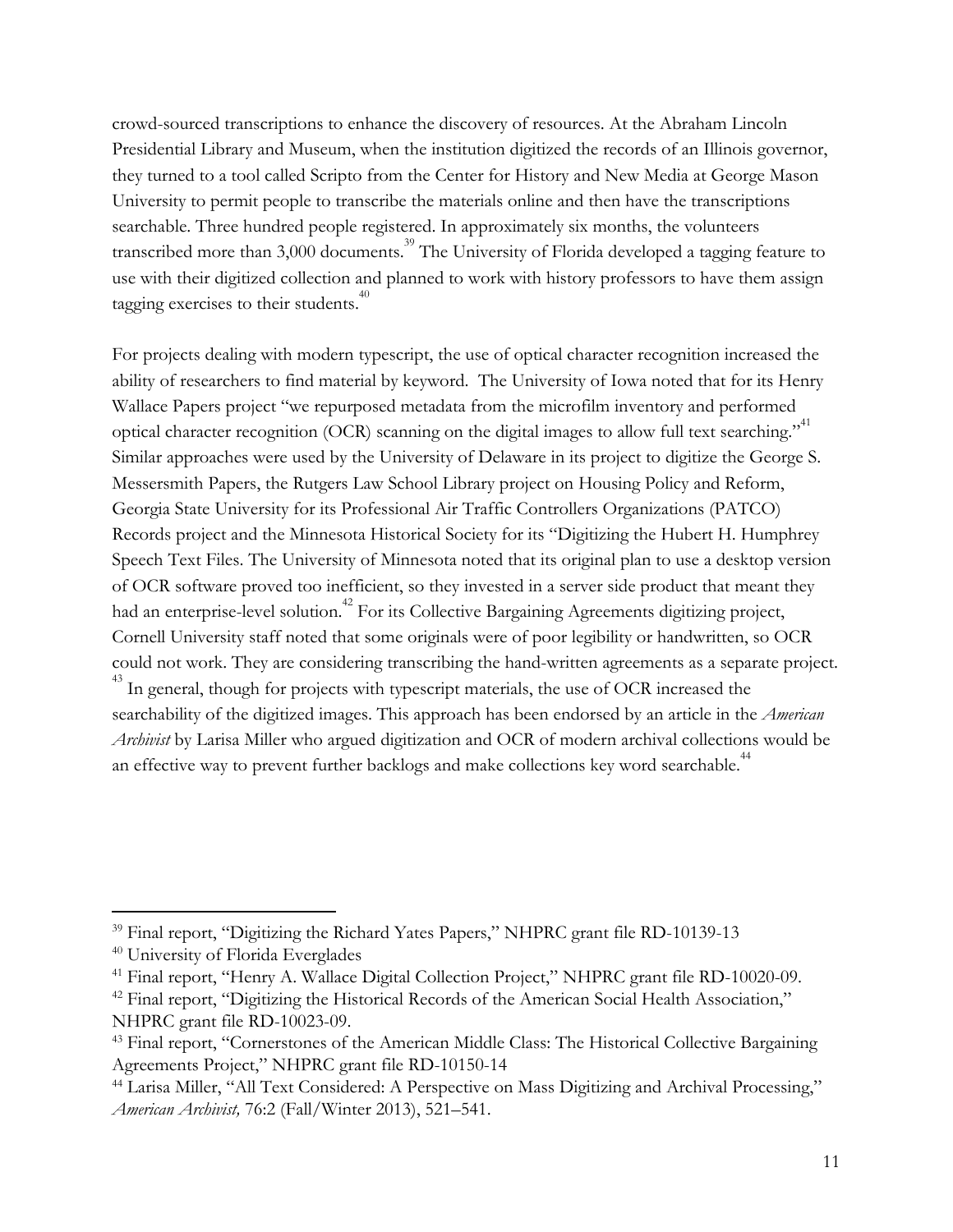#### *Usage Statistics*

Usage statistics were not always available in grantees' final reports because the digital collections were only made available towards the end of the project period. But when asked in the follow up survey about whether they had noticed any change in the number of people who access the records (either in original or digital form), the overwhelming majority of respondents (96.3%) indicated that they had noticed an increase in access. Final reports mostly supported this point of view. At Texas Tech University, the archives digitized over 350,000 pages for its 18,835 files in the collection of the Families of Vietnamese Political Prisoners/Vietnamese American Heritage Project Collection. These files were mainly drawn from the series of the Orderly Departure Program Application, which documents efforts to support the migration of Vietnamese people held in reeducation camps. The project reported that by the end of the project over 5,000 searches in the collection and the accessing of 46,430 pages of the collection. In addition, researchers downloaded files nearly 19,000 times.<sup>45</sup> The University of Kansas reported that by the final report that the Kansas Sanborn Map Collection was "the most popular collection available" on their content management site. They contrasted the average 76 maps sets that had been examined each year in the research room to the 12,999 page views of the digital images from just four months after digitization was complete in 2011.<sup>46</sup> After posting digital images of Supreme Court Cases from the 1820s through the Civil War, the Missouri State Archives reported that the number of views of their Supreme Court of Missouri Historical Records database increased from a monthly average of 4,800 web hits to 37,000 web hits each month.<sup> $47$ </sup> The Library of Virginia found that adding the Augusta County chancery records resulted in an increase of 22.3% in the use of a Chancery Record Index site.<sup>48</sup> In just over two years, Marist College found that average monthly use of the Lowell Thomas Graphic Materials series had increased by  $377\%$  to  $4,736$  users per month.<sup> $49$ </sup> On the other hand, Princeton University reported that page views of the Allen W. Dulles Papers finding aid had not increased a year after the digital images were linked to them. $50$ 

Three projects have publicly accessible longitudinal statistics on use since the digitized collections were released on the web. The University of North Texas makes available statistics on its collection

<sup>45</sup> Final report, "Digitizing the Vietnamese-American Immigration Experience," NHPRC grant file RD-10097-12.

<sup>46</sup> Final report, "Digitizing Kansas Sanborn Fire Insurance Maps, 1883-1922," NHPRC grant file RD-10032-10.

<sup>47</sup> Final report, "Supreme Court of Missouri Case File Digitization Project, Early Statehood through the Civil War, 1821-1865," NHPRC grant file RD-10051-10.

<sup>48</sup> Final report, "Augusta County, VA, Chancery Records, 1745-1912," NHPRC grant file RD-10060-11.

<sup>49</sup> Final report, "Lowell Thomas Papers Digitization Project," NHPRC grant file RD-10067-11.

<sup>&</sup>lt;sup>50</sup> Final report, Digitizing the origins of the Cold War: Developing a Sustainable Digitization Model at the Seeley G. Mudd Manuscript Library," NHPRC grant file RD-10118-13.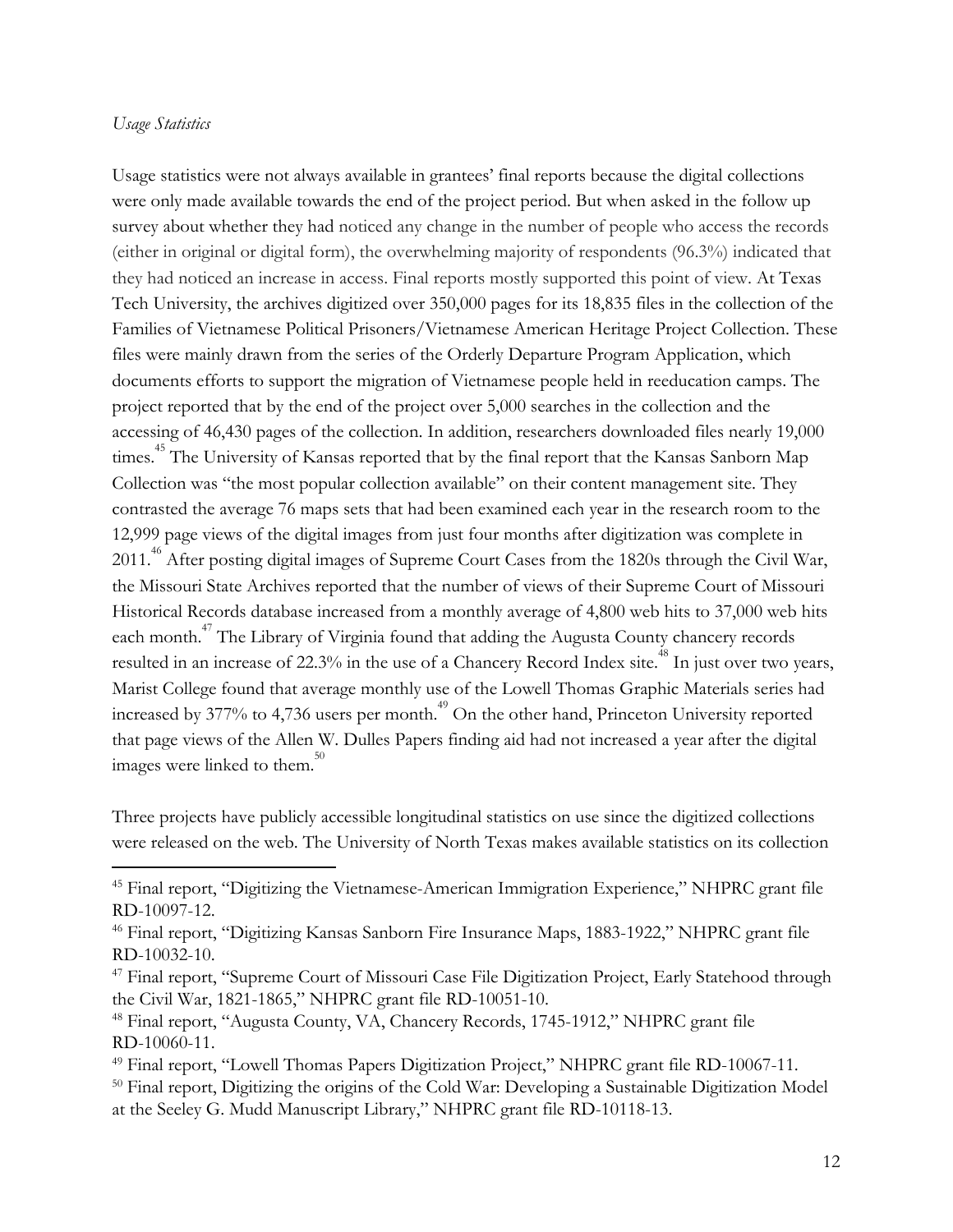

"The Civil War and its Aftermath." At the project beginning, there were just 855 users, by 2016 that had grown to  $21,367$ .<sup>51</sup>

The America's Swamp project on collections related to the Everglades also continues to reports usage statistics. The University of Florida combined seven collections into a virtual collection of documents concerning a variety of issues related to managing and studying the Everglades. Though use averaged 24,000 page views from 2013-2015, it jumped considerably in 2016 to 1,527,017.<sup>52</sup>



<sup>51</sup> <https://texashistory.unt.edu/explore/collections/CWADP/stats>

<sup>52</sup> <http://ufdc.ufl.edu/stats/usage/history/SWAMP>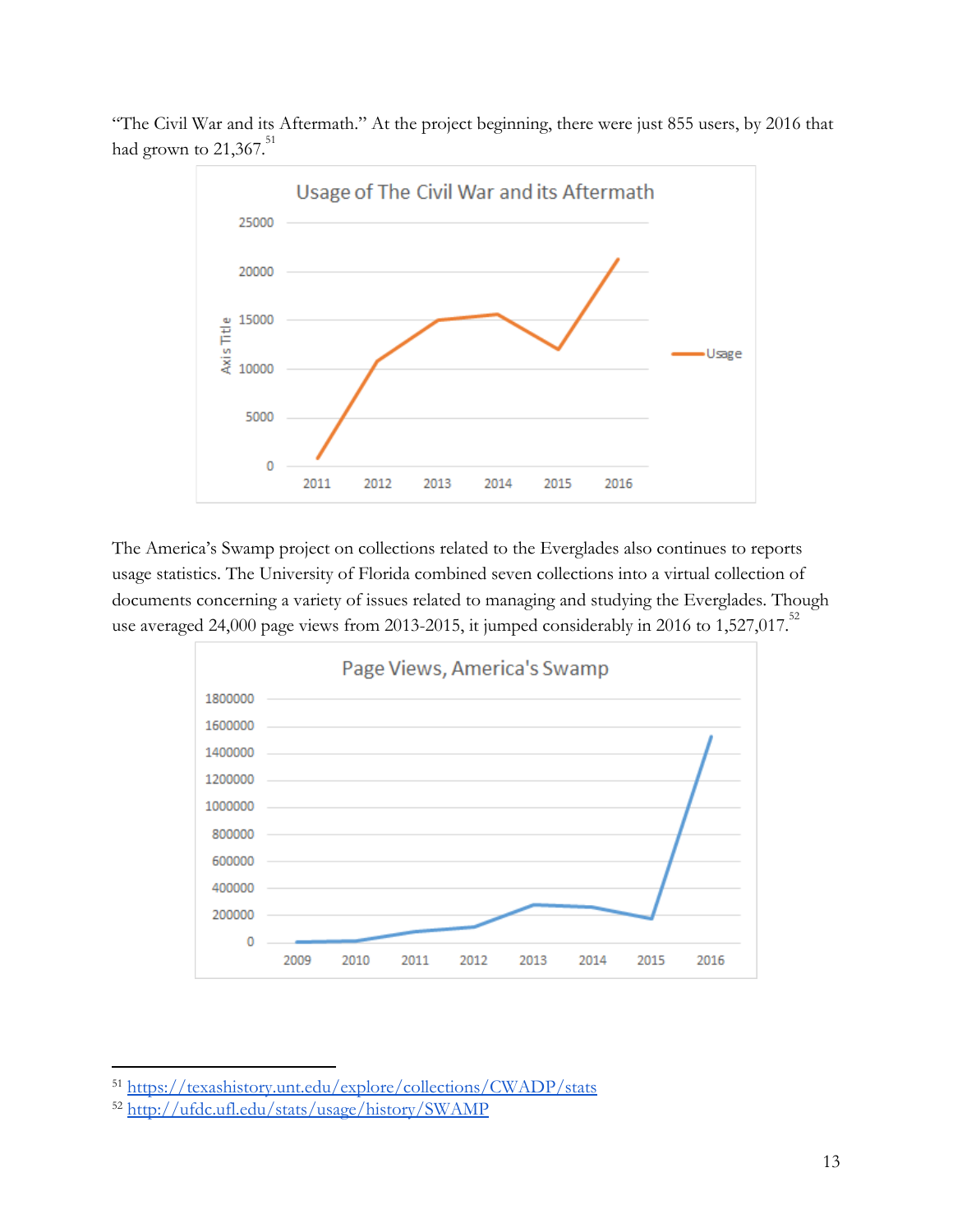The Aldo Leopold collection demonstrates the increased use of the collection online once the digital content was available. The chart indicates page views by fiscal years. Before there was digitized content, the finding aid received under 6,000 views. Once all the digital content was available in 2010, there was a spike of views to over 200,000. In subsequent years, the usage has ranged from 43,000 to 99,000 page views per fiscal year. $53$ 



Although these three examples illustrate the variability of usage statistics, they, like most of the statistics from project's grant files indicate an increase in the use of the online materials. It is a fair assumption that the numbers of online visitors exceed the number of in-person researchers for these collections previously.

At some institutions, the ways in which researchers accessed the materials changed because of the digitization projects according to the survey we distributed. We asked "Are the original records also available for researchers to use, or do researchers use the digitized versions exclusively?" Just under two-thirds (63%) of the institutions still use the original records in addition to the digital images, while just under one-third (29.6%) use the digital collection exclusively. The two respondents who selected "other" here indicated that the digital images are used initially, but that the originals would still be made available to users if necessary. The substitution of digital collections should not be considered a strict preservation methods, but it does suggest that these kind of projects can contribute to a reduction in wear and tear on originals while still increasing access.

## *Outreach connected to the Digitized Collections*

Projects used these collections to undertake a variety of forms of outreach. In the follow-up survey, we asked "Have you conducted any outreach projects or educational programs related to the digital

<sup>53</sup> University of Wisconsin Digital Collections, Usage Statistics, <https://www.library.wisc.edu/zero/uwdcc/usage-statistics/>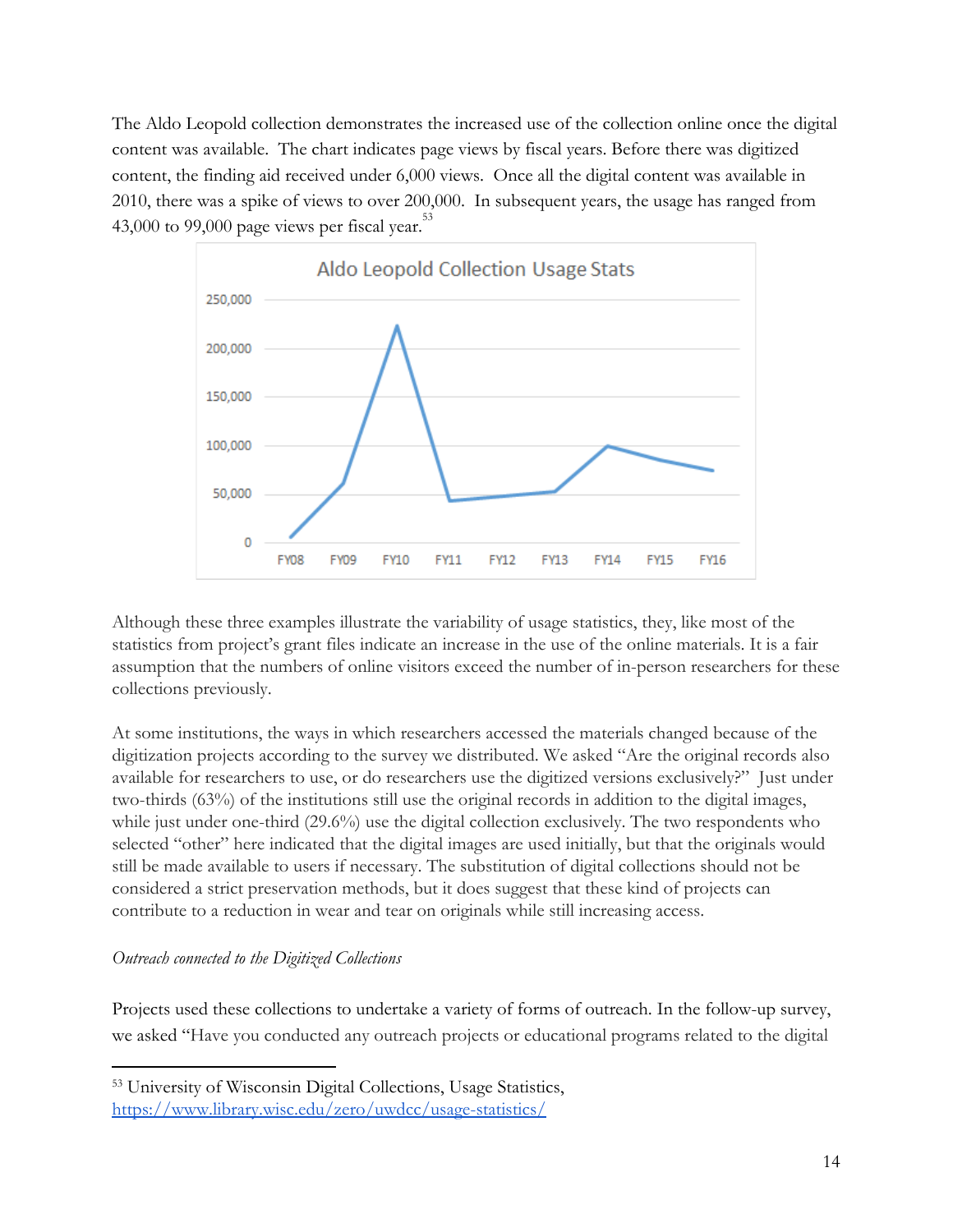collection?" More than half (55.6%) of the responding institutions have performed some sort of education or outreach, including creating classroom assignments/projects, working with other organizations, and designing promotional material. At the University of Florida, for its America's Swamp project, project staff designed four lesson plans for different grade levels to take advantage of the digitized materials.<sup>54</sup> The University also developed lesson plans for their subsequent project on "Pioneer Days in Florida." For this project, staff reported that seven research projects based on the collection were in progress and students had completed five transcription projects. The collection received a Primary Source Award for Access from the Center for Research Libraries.<sup>55</sup> The Herman Baca project staff at the University of California, San Diego took the collection on the road, attending an outdoor event for the Chicano movement. They demo-ed the site and handed out buttons with Baca's image.<sup>56</sup> The University of Iowa sent a flyer publicizing the Henry Wallace Collection to 1,600 schoolteachers to encourage use in school projects.<sup>57</sup> Marist College used the digitization of the graphic materials in the Lowell Thomas Papers to spur an on-campus travel photography contest, which attracted over 350 submissions from the student community.<sup>58</sup> Bowdoin College held a forum for faculty at the completion of its Oliver Otis Howard Papers project that highlighted how the digitization of the material opened up new possibilities in the digital humanities. In a subsequent course, parts of the collection were used for student projects in an Interactive Data Visualization class.<sup>5</sup>

### *Facilitating New Accessions and Initiatives*

The projects had effects outside of increasing access to the digitized materials. In our survey, we asked "Has the digitization project you completed inspired your organization to undertake any related or similar projects?" 81.5% replied that it had spurred further work, including more digitization, processing, tagging, and system development. Other effects included that the repositories acquired new related collections because the materials were made more accessible. In the case of Aldo Leopold Foundation, additional donations were made to their collaborator, University of Wisconsin, Madison, of Leopold related materials in time to include them in the digitization project. Others found that providing online access to collections attracted the attention of donors. An event at the University of Massachusetts, Amherst related to the Horace Mann Digitization Project resulted in contacts with the Africa America Institute, which agreed to donate its

<sup>54</sup> Final report, "America's Swamp: The Historical Everglades Project," NHPRC grant file RD-10018-09.

<sup>55</sup> Final report, "Pioneer Days in Florida," NHPRC grant file RD-10114-13.

<sup>56</sup> Final report, "A Time for Resistance: Chicano Activism in San Diego and the American Southwest, 1964-2006," NHPRC grant file RD-10086-12.

<sup>57</sup> Final report, "Henry A. Wallace Digital Collection Project," NHPRC grant file RD-10020-09.

<sup>&</sup>lt;sup>58</sup> Final report, "Lowell Thomas Papers Digitization Project," NHPRC grant file RD-10067-11.

<sup>&</sup>lt;sup>59</sup> Final report, "Oliver Otis Howard Digitization Project," NHPRC grant file RD-10149-14.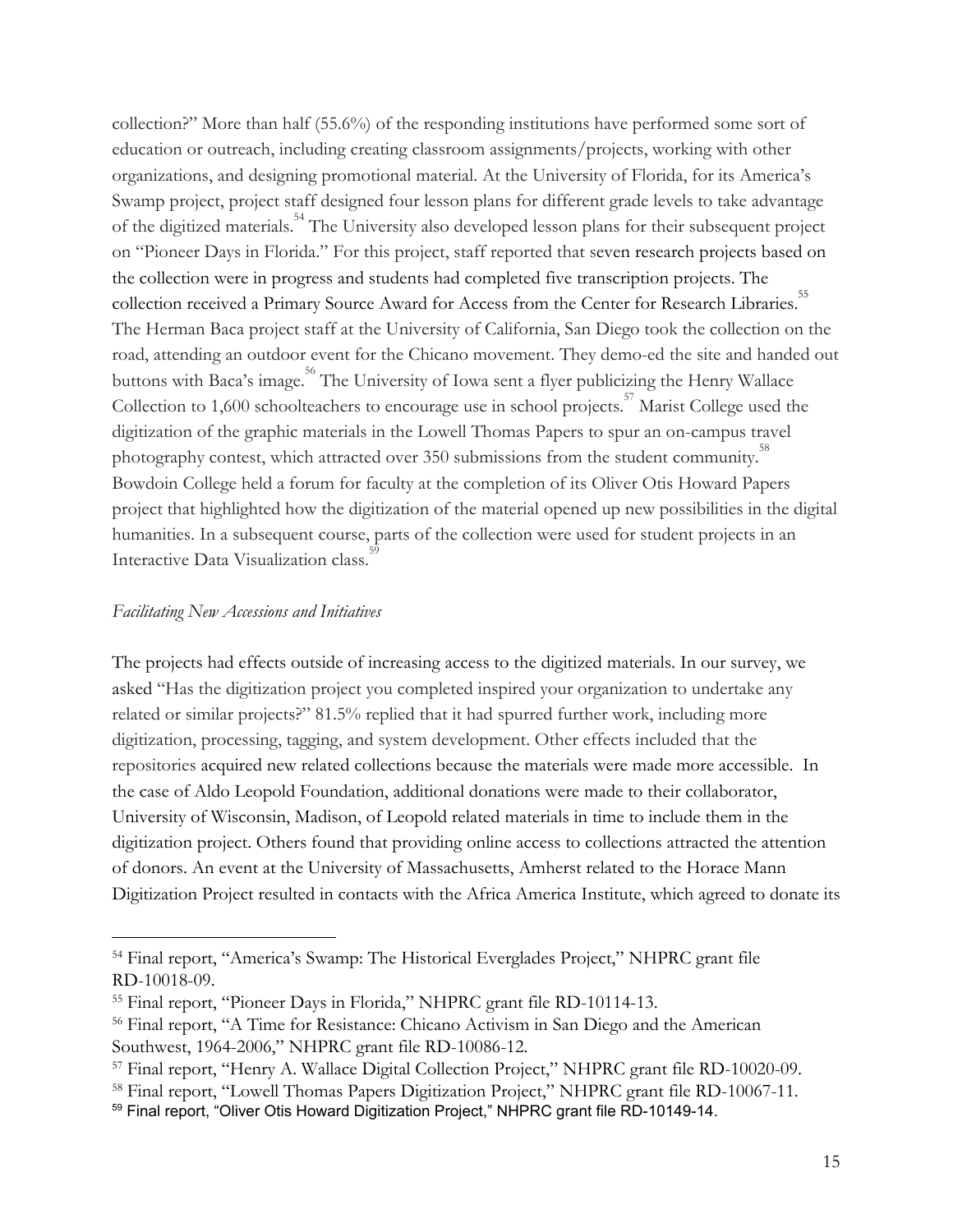records to the University.<sup>60</sup> Similar occurrences took place at Atlanta Fulton Public Library, Texas Tech University, Cornell University, and the University of Florida.

The projects also convinced institutions to invest in future projects and influenced the nature of subsequent efforts. The Missouri State Archives decided to continue to scan Supreme Court Files after completing the grant-funded project focused on the earliest files.<sup>61</sup> Likewise, the Railroad Commission of Texas was able for a while to add to the historical Oil and Gas files collections that they had started with the grant. The Railroad Commission also changed their current business projects so that new filings were digitized. <sup>62</sup> Georgia State University realized after completing their PATCO project that they should invest in hiring additional permanent staff to conduct future projects. The University of Iowa digitized a related collection of microfilm.<sup>63</sup> Taking on this approach to digitizing inspired some repositories to build more robust digitizing programs. For their Digitizing the Samuel Goudsmit Papers" project, the American Institute of Physics contracted with an outside vendor because the project was beyond their internal capacity. By the end of the project, the institution had invested in scanning equipment and was prepared to start a scan on demand program.<sup>64</sup> The University of Alabama began applying the techniques and workflows used in their project to subsequent digitization endeavors.<sup>65</sup>

## *Usability and Concerns about the Quality of Description*

Repurposing existing metadata for the descriptive information of the digitized collection sometimes generated concerns about the discoverability and usability of the digitized materials. Depending on the detail of the existing finding aids, folder titles could be rather opaque. Correspondence without any indication of creator is one example. Institutions took various approaches. Some decided to rearrange the collections and improve the finding aids before embarking on the digitization. The University of Massachusetts, Amherst for its Horace Mann Bond collection rearranged the correspondence from chronologically arranged to an order based on individual correspondents.<sup>6</sup> The University of California-San Diego when faced with folders labeled Correspondence that belonged to sub-series representing organizations, copied the sub-series information to the

<sup>60</sup> Final report, "Horace Mann Bond digitization project," NHPRC grant file RD-10101-12.

<sup>&</sup>lt;sup>61</sup> Final report, "Supreme Court of Missouri Case File Digitization Project, Early Statehood through the Civil War, 1821-1865," NHPRC grant file RD-10051-10.

<sup>62</sup> Railroad Commission response, NHPRC Digitization Grant Follow-up Questionnaire, April 21, 20176

<sup>&</sup>lt;sup>63</sup> Final report, "Henry A. Wallace Digital Collection Project," NHPRC grant file RD-10020-09.

<sup>64</sup> Final report, "Digitizing the Samuel A. Goudsmit Papers, NHPRC grant file RD-10029-09.

<sup>65</sup> Final report, "Digitizing the Samuel Cabaniss Papers," NHPRC grant file: RD-10033-10.

<sup>66</sup> Final report, "Horace Mann Bond digitization project," NHPRC grant file RD-10101-12.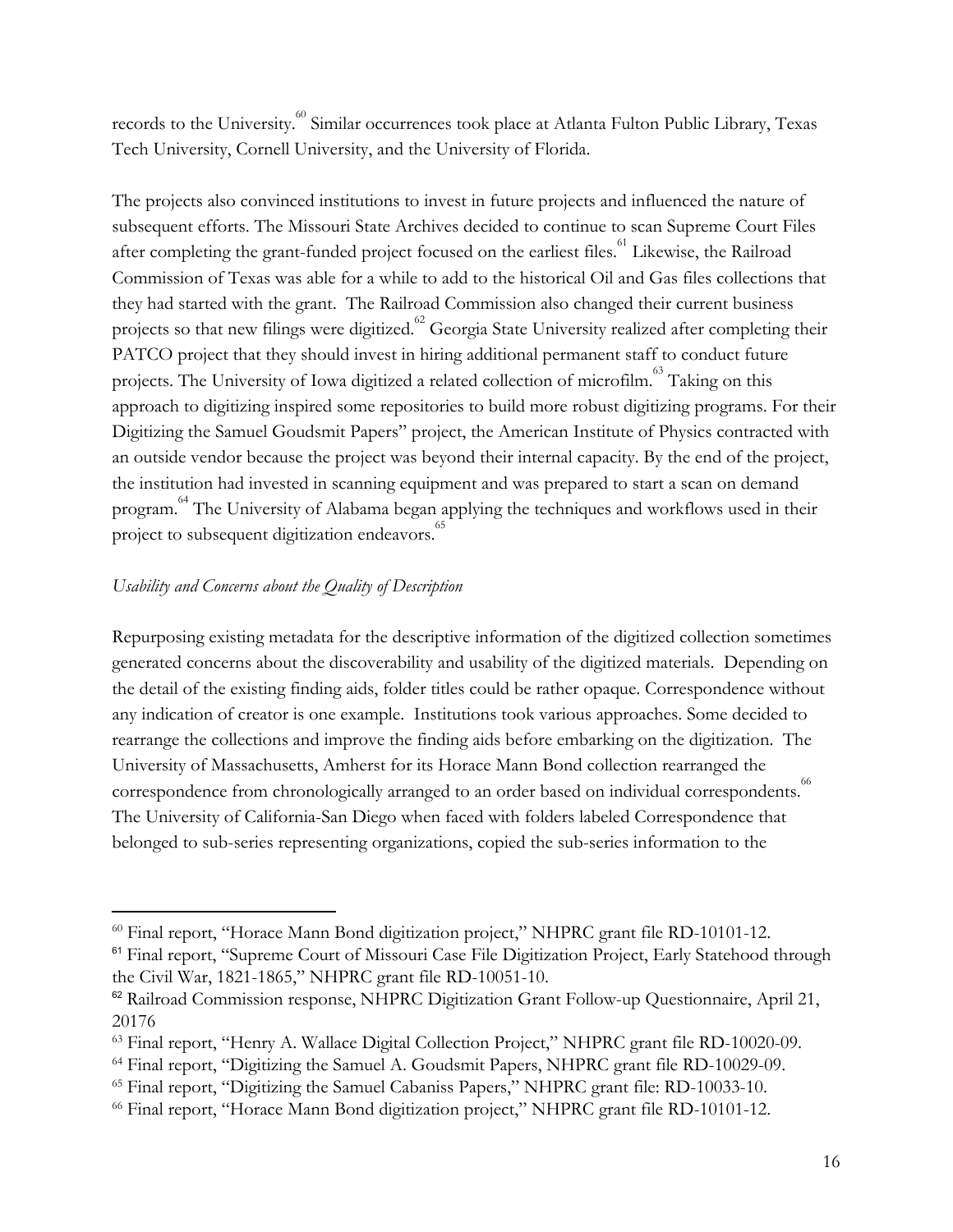Correspondence folder title to create more descriptive trails.<sup>67</sup> The Schlesinger Library for their Those Extraordinary Blackwells planned to continue to add descriptive "tags" at the item level to improve the searchability of the collection.  $^{68}$  At the University of Florida, archivists found that repurposing subject terms from their library catalog reflected changing practices in term selection and did not fit well with the use of a faceted browsing display. The Pioneer Days project had the unintended benefit of encouraging the establishment of a more standardized approach to such metadata.<sup>69</sup> In some cases, project staff admitted that they wished to improve on the description outside the bounds of the original grant program design. For a photographic collection that emphasized Chicago's built environment, the project director speculated that adding geo-references to the collection would increase the value of the digitized materials.<sup>70</sup>

The University of Alabama conducted the most systematic usability study of its digitization project. They conducted focus groups with users who explored the Cabaniss Collection digitized in the context of its EAD finding aid and another collection that had item-level description and could be accessed through a search box. The results of the study suggested that there were significant tradeoffs in usability of the Cabaniss collection, particularly for novice researchers and those with English as a Second Language. Still, some of their studies suggested that ease of use increased over repeated use of the Cabaniss materials.<sup>71</sup> They concluded:

A drawback, however, is that this method of Web delivery may currently be more suitable for scholars than for students. Longitudinal research needs to be performed to clarify the learnability of the finding aid as a Web interface to digitized items for novice users. Additionally, further studies need to be performed to determine what modifications could be made to the finding aid to increase usability for this population.<sup>72</sup>

More detailed research is necessary to weigh the advantages and disadvantages of providing access to collections with minimal metadata. It may be that the collections that use finding aids for discovery have drawbacks, but the Alabama usability study did suggest that users could complete research tasks with such collections with more time. For distant researchers who would otherwise have to travel to visit the repository, evidence suggest the trade-off may be worth it.

<sup>67</sup> Final report, "A Time for Resistance: Chicano Activism in San Diego and the American Southwest, 1964-2006," NHPRC grant file RD-10086-12.

<sup>68</sup> Final report, "Those Extraordinary Blackwells," NHPRC grant file RD-10126-13.

<sup>69</sup> Final report, "Pioneer Days in Florida," NHPRC grant file RD-10114-13.

 $70$  Final report, "Chicago: Photographic Images of Change," NHPRC grant file RD-10057-11

<sup>71</sup> Jody L. DeRidder, Amanda Axley Presnell, and Kevin W. Walker, "Leveraging Encoded Archival Description for Access to Digital Content: A Cost and Usability Analysis," *American Archivist* Vol. 75 (Spring/Summer 2012) 143–170.

<sup>72</sup> DeRidder et al, 169.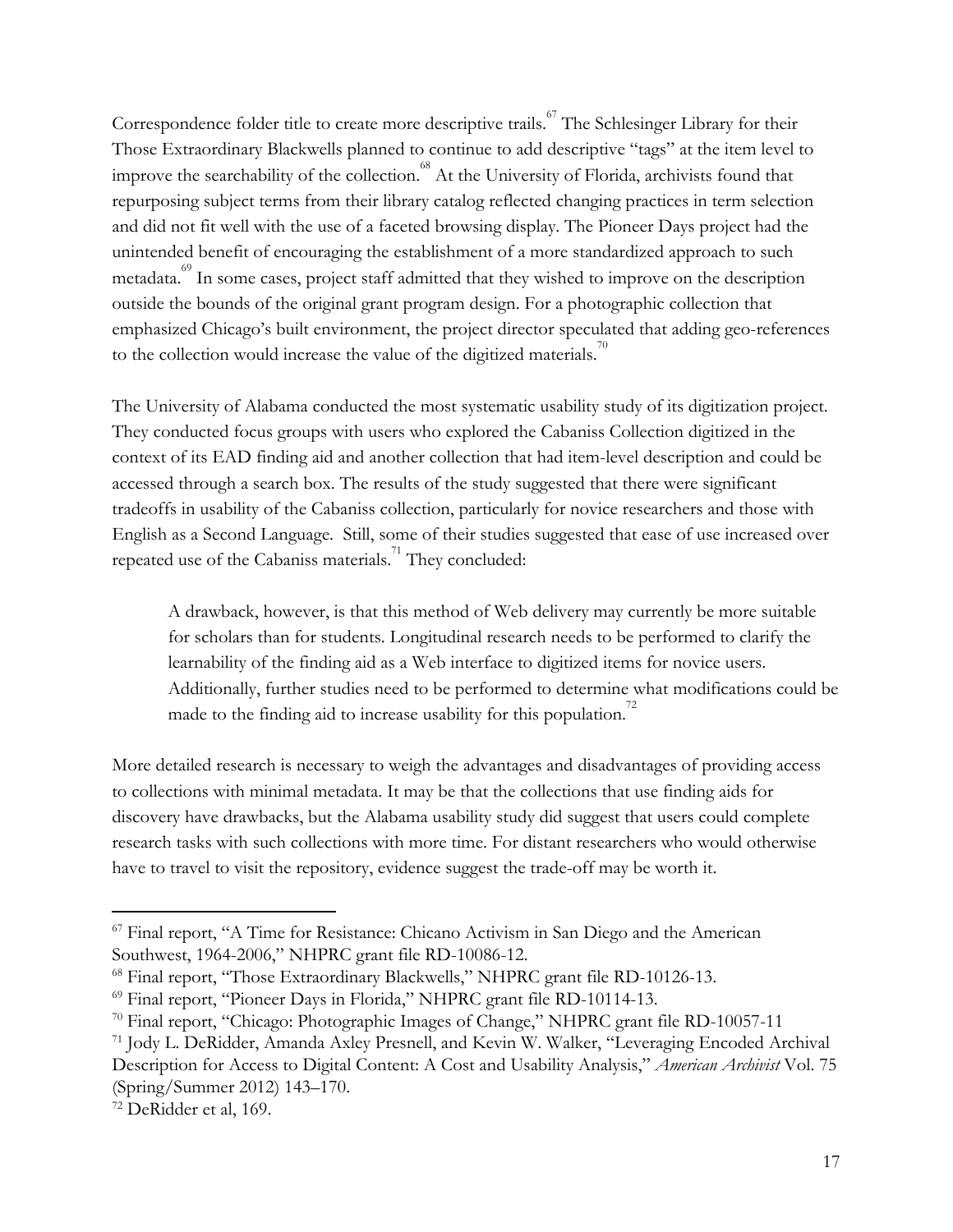### *Conclusions*

This review of the Digitizing Historical Records grant program helps to highlight what can be accomplished when grant recipients tried new approaches to digitization. None of the grant recipients were practiced in digitizing in this manner when awarded the grants. They had to try new methods and develop new workflows. Challenges arose from difficulties with vendors and determining the most efficient use of staff and equipment. But the results in terms of cost efficiencies seem undeniable.

The most important results came in the indication of increased access to materials. The usage statistics, where available, indicate that researchers turned to these digitized collections in numbers far beyond what could be expected in most research rooms. Users' needs were met. The Aldo Leopold project collected anecdotal responses to the release of the digitized collection. A scholar reported "The online Aldo Leopold Archives are incredibly valuable resource for scholarly research. They have proven vital to me in my work on a new book about Aldo Leopold, allowing me access to any and all documents without having to travel to the physical archive." Another noted he was in a remote location and was able to read various journals. He exclaimed "It all seems a miracle."<sup>73</sup> In a similar vein, after the University of Delaware advertised that it was digitizing the George Messersmith Papers, archivists could fulfill reference requests from distant researchers with the digitized images.<sup>74</sup> Though usability studies at the University of Alabama suggest that not all users are going to access the materials with the same ease, the collections are now available for research. The positive effects of making materials available online also carried over to the repositories which took part. Some acquired new collections; others invested in further digitization. By enabling these institutions to engage in large-scale digitization in a cost-effective manner, the NHPRC fulfilled its mission to make historical records accessible to the American people.

This kind of digitization at scale does not necessarily represent the last work that will be done with these archival collections. By making them available online, the repositories have the opportunity to continue to assess if more detailed access points are required to satisfy the needs of certain researchers or to improve discoverability through search engines. Cross-collection searching which had been seen as a reason for hesitancy about embarking on digitization projects in the early 2000s remains a challenge. The rise of initiatives, like the Digital Public Library of America, that aggregate items from multiple locations are most functional when the metadata is at the item level. For the DPLA, it is harder to integrate materials digitized at the series or folder level as was done in many of these Digitizing Historical Records projects. However, researchers used to the diligence required to

<sup>&</sup>lt;sup>73</sup> Final report, "Digitizing the Aldo Leopold Archives," NHPRC grant file RD-10006-07.

<sup>74</sup> Final report, "Moving Democracy Forward: Digitizing the George S. Messersmith Papers for Worldwide Access," NHPRC grant file RD-10046-10.